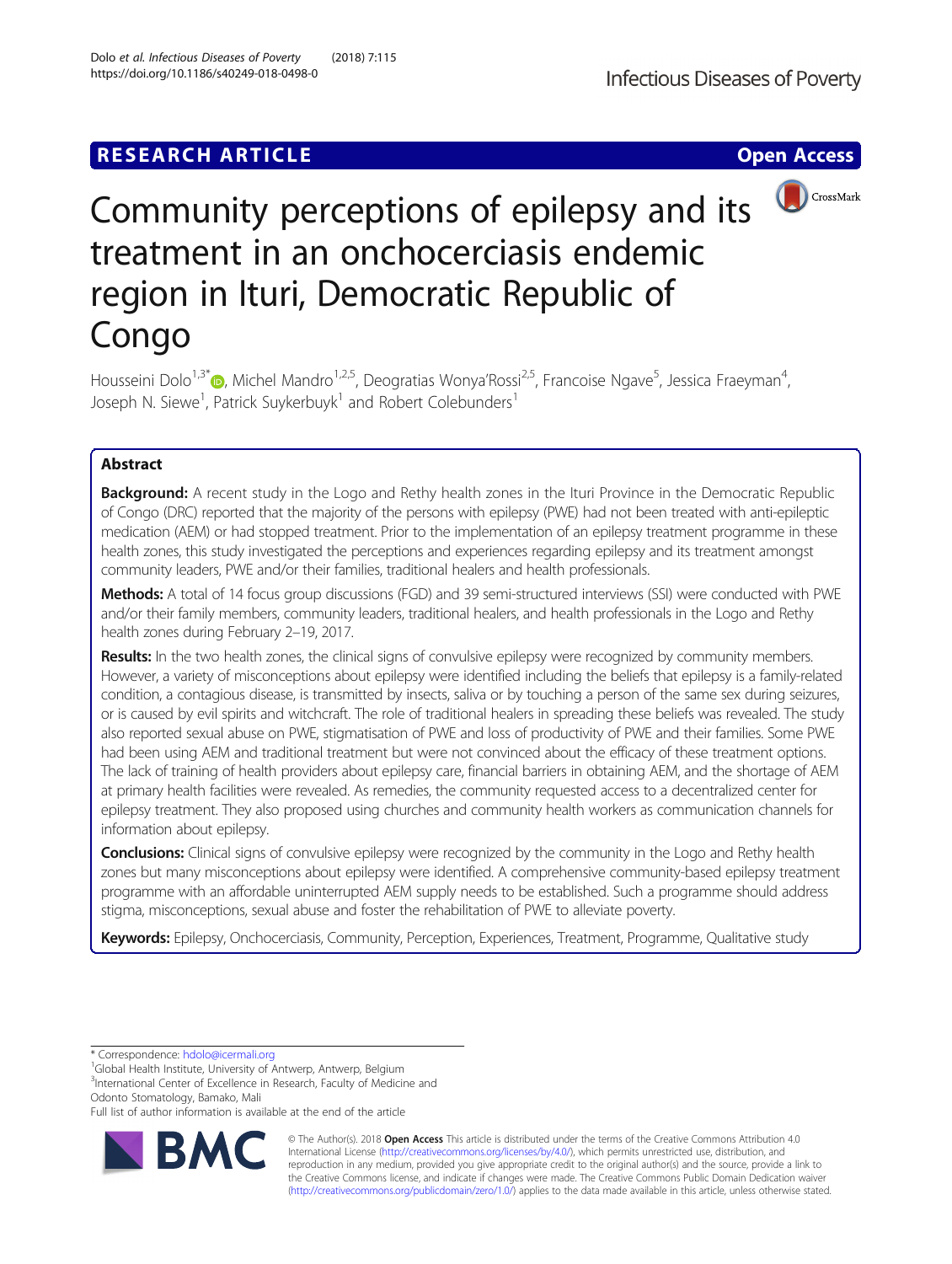# Background

Epilepsy is a major public health problem affecting about 50 million people worldwide, 80% of whom live in resource-limited countries [\[1](#page-7-0)]. The prevalence of epilepsy in Sub-Saharan Africa and Latin America is particularly high, with respectively, 15 and 18 per 1000 people affected, compared to 6 per 1000 people in Asia, and less than 8 per 1000 people in Europe and Northern America [[2\]](#page-7-0). Epilepsy is associated with important medical, psychological, economic and social consequences for the affected individuals and their families as well as their communities. Indeed, the socio-cultural implications of epilepsy including taboo, stigma and exclusion are well known [\[3,](#page-7-0) [4](#page-7-0)]. Moreover, persons with epilepsy (PWE) are confronted with socio-cultural and health barriers, resulting in insufficient access to treatment, especially anti-epileptic medications (AEM) [\[5](#page-7-0), [6](#page-7-0)].

Epidemiological studies conducted in onchocerciasis endemic areas in Central and Eastern Africa have documented an association between onchocerciasis and epilepsy prevalences [[7](#page-7-0)–[9\]](#page-7-0). Recently, in certain onchocerciasis endemic villages in the Logo and Rethy health zones in Ituri in the Democratic Republic of Congo (DRC) an epilepsy prevalence between 3.6–6.2% was reported [[7](#page-7-0)]. Another study in these same health zones revealed that the majority of the persons with epilepsy (PWE) had never been treated with AEM or had stopped treatment [\[10](#page-8-0)]. Therefore, prior to the implementation of an epilepsy treatment programme in these health zones, we investigated the perceptions and experiences with epilepsy and its treatment amongst community leaders, PWE and/or their families, traditional healers and health professionals to determine how such programme should be set up.

### Methods

### Study sites

The villages of Ndroy, Kpana and Kanga in the Logo health zone and the villages of Lokpa, Kpagboma and Rassia in the Rethy health zone were selected for this study. All these villages are located in an onchocerciasis endemic region in the Ituri Province [\[7](#page-7-0)]. Both health zones are post conflict regions of the DRC with weak health systems. At the time of the study, the Logo and Rethy health zones had an estimated population of 255 485 and 218 807 inhabitants, respectively [[11](#page-8-0)]. Alur and Bbaledha are the dominant languages in the Logo and Rethy health zones, respectively. Swahili is the common language for communication in the two health zones.

### Study design

A total of 14 focus group discussions (FGD) and 39 semi-structured interviews (SSI) were conducted with PWE and/or their family members, community leaders, traditional healers, and health professionals.

### Study participants and sampling procedure

Firstly, information and awareness-raising visits were carried out in villages together with the heads of the Jukoth and Zabu communities in the Logo and Rethy health zones respectively. The involvement of community heads during these visits facilitated access to both the general population and traditional healers. Secondly, a series of meetings were held to explain the study objectives and methodology to the medical officers of the Logo and Rethy health zones in order to obtain their authorizations to visit the health facilities. In each facility, we explained the study protocol to the nurses in charge.

Community leaders, PWE and/or their family members, traditional healers and health professionals were informed one day before the research team's visit to each village or health center. The constitution of FGD was done purposively, according to each participant's availability and willingness to participate. FGD were conducted separately with community leaders, PWE and/or their family members and traditional healers in each selected village. Each FGD contained between 6 and 10 participants. All known traditional healers in each health area were invited to participate. Semi-structured interviews (SSI) were conducted with PWE and /or their family members, and health professionals. In each health center, the principal nurse in charge was interviewed. One village in the Rethy health zone was chosen to pretest interview guides containing discussion themes.

### Data collection

Data was collected from February 2–19, 2017. FGDs were conducted with community leaders, PWE and/or their families and traditional healers. SSI were conducted with PWE and/or their families members and health professionals. Participants were contacted one day before the interview to identify a suitable time frame to meet with the investigators.

A trained health professional (DWR), native of the study area and fluent in the local languages (Alur, Swahili and/or Bbaledha), acted as the moderator. At the end of each FGD and SSI, the moderator summarized the discussions in French to enable the principal investigator (PI) (HD) to ask additional questions. Both FGDs and SSIs were audio recorded.

### Data analysis

Data from the FGD and SSI were transcribed by trained field staff, verbatim from the local languages to French. Subsequently a framework analysis was conducted as described by Gale et al. [[12\]](#page-8-0). All data were coded and analysed according to the five stages of this method (familiarization, identification of a thematic framework, indexing, charting, mapping and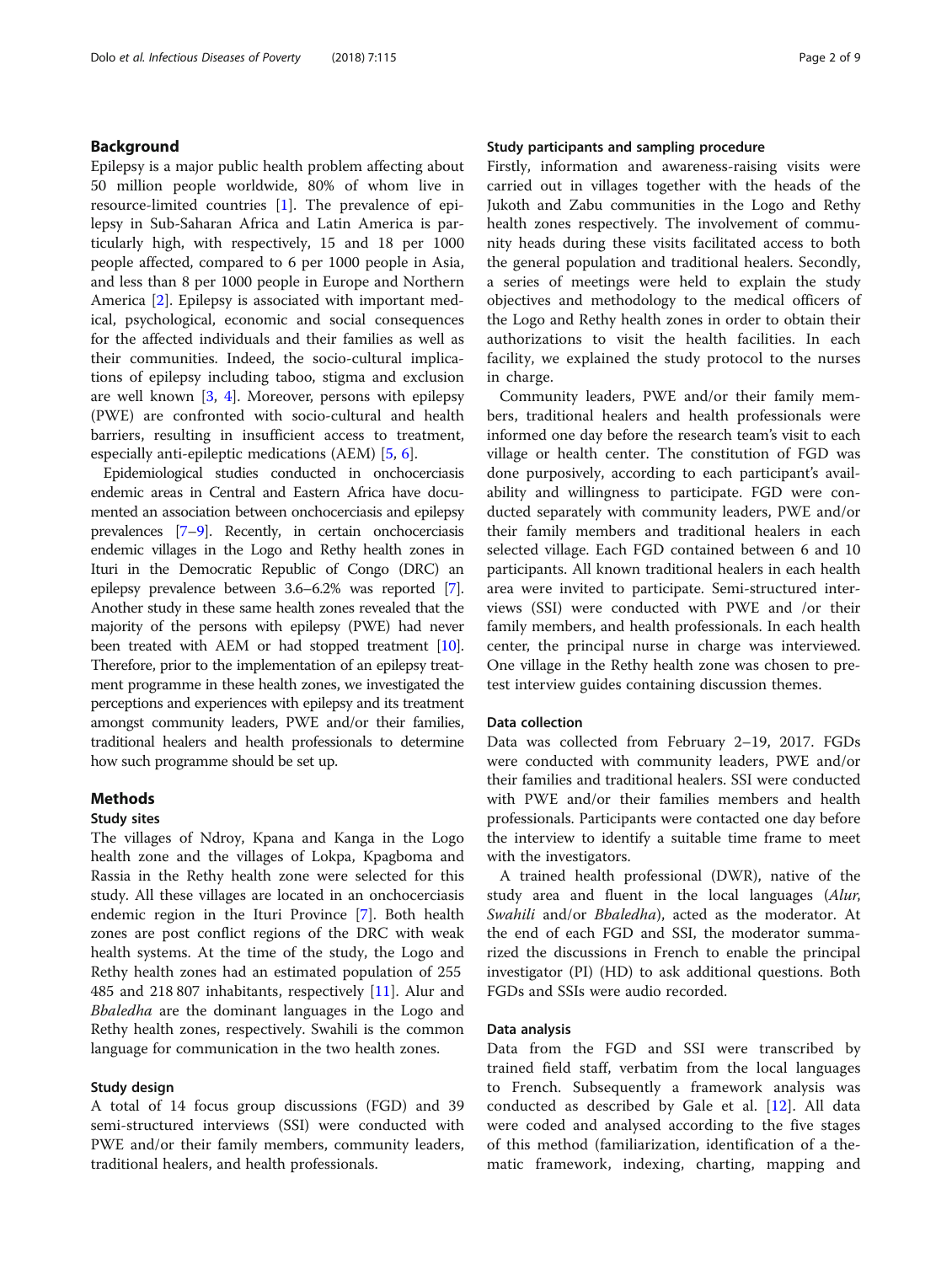interpretation). During the familiarization stage, the PI became familiar with the data by meticulously reading through transcripts on several occasions. For the identification of a thematic framework, the PI coded the first two transcripts for each target group before meeting with the rest of the team to discuss key themes and constructing an initial coding framework for each group. For indexing the data, the thematic framework was systematically applied to all transcripts using a qualitative data-analysis package (Quirkos® software version 1.5.0 [https://www.quirkos.](https://www.quirkos.com/index.html) [com/index.html\)](https://www.quirkos.com/index.html). The PI provided codes to classify the opinions expressed during the different FGD and SSI in relation to the research question. (Fig. 1). To chart the data, a matrix was created for each theme by summarizing and charting data for each case and each code within that theme. To map and interpret the data, thematic analysis was carried out on the managed dataset by reviewing the matrices and making connections within and between codes and cases. This process was influenced by the original research questions as well as concepts generated inductively from the data as described by Pope et al. [\[13](#page-8-0)]. Quotes selected for the article were translated into English by the PI and other co-authors involved in the study.

healers and a total of 39 SSI with PWE and/or their family members, and health professionals were conducted.

We focused on seven main themes related to perceptions and experiences potentially important for the implementation of a community-based epilepsy treatment programme: "epilepsy related misconception", "AEM and traditional treatment inefficacity", "stigma and low socio-economic status of PWE and their families", "community based epilepsy treatment", "epilepsy awareness", "AEM shortage and consultation fee as a barrier to obtain treatment", "management of epilepsy and need for health staff capacity building". The identified experiences and perceptions by different target groups were reported as follows (Table [1\)](#page-3-0).

### Community leaders

### Epilepsy related misconceptions

During the FGD, the beliefs that epilepsy is a contagious disease transmitted by insects and/or saliva, and/or by touching a person of the same sex during seizures were expressed by several community leaders.

"During the seizures we should not touch the PWE, or that men should not hold men who are having a seizure, or that women should not hold a woman having a seizure." [community leaders FGD 1].

### Results

A total of 14 FGD involving 60 community leaders, 35 PWE and/or their family members, six traditional

Most community leaders were skeptical about the efficacy of AEM and they considered epilepsy as an incurable condition.

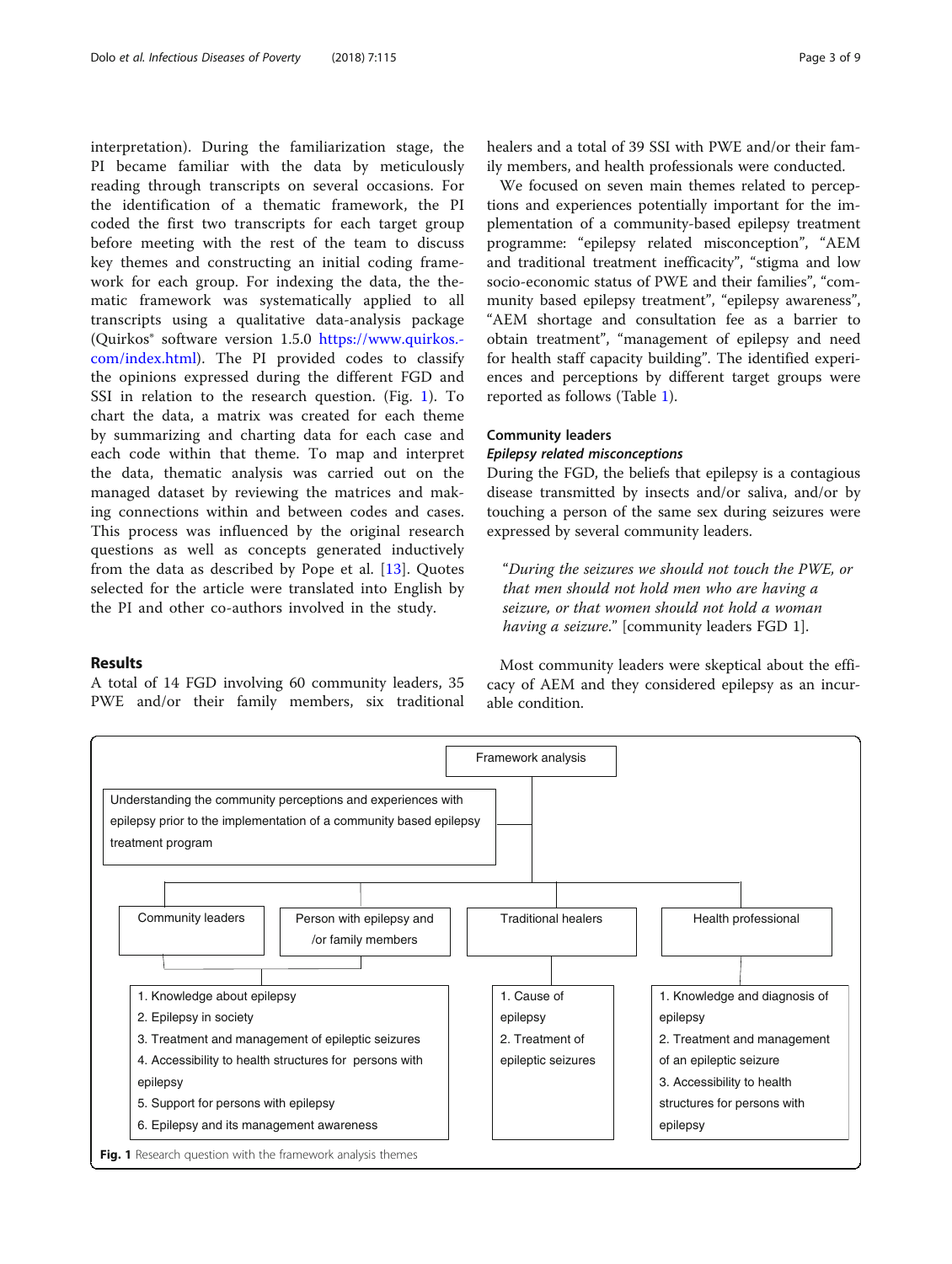| Themes and issues                                                            | Community<br>leaders | <b>PWE</b><br>/families | Traditional<br>healers | Health<br>professional |
|------------------------------------------------------------------------------|----------------------|-------------------------|------------------------|------------------------|
| Misconceptions concerning the cause of epilepsy                              |                      |                         |                        |                        |
| Epilepsy is a family-related condition                                       |                      |                         | ✓                      |                        |
| Epilepsy is a contagious disease                                             |                      |                         |                        |                        |
| Epilepsy is caused by bad spirits, witchcraft                                |                      |                         |                        |                        |
| Stigma                                                                       |                      |                         |                        |                        |
| Epilepsy is associated with stigma within families and communities           |                      |                         |                        |                        |
| Epilepsy leads to divorce or separation                                      |                      |                         |                        |                        |
| PWE are at risk for sexual abuse                                             |                      |                         |                        |                        |
| Epilepsy treatment                                                           |                      |                         |                        |                        |
| Not convinced about efficacy of traditional treatment and AEM                |                      | ✓                       |                        |                        |
| Need to establish a community-based specialized epilepsy treatment<br>center |                      |                         |                        |                        |
| Financial possibilities limit the uninterrupted intake of AEM                |                      |                         |                        |                        |
| Consultation fee is barrier to obtain AEM                                    |                      |                         |                        |                        |
| AEM are often not available                                                  |                      |                         |                        |                        |
| Need to train health professionals about the management of epilepsy          | ✓                    |                         |                        |                        |
| Epilepsy awareness                                                           |                      |                         |                        |                        |
| Clinical signs of convulsive epilepsy were recognized                        |                      |                         |                        |                        |
| Economic status of PWE/Families                                              |                      |                         |                        |                        |
| Low economic status of PWE and their families                                |                      |                         |                        |                        |
| PWE are dependent on their families to obtain treatment and care             |                      |                         |                        |                        |

### <span id="page-3-0"></span>Table 1 Summary of main result by themes and by target group

PWE Person with epilepsy, AEM Anti-epileptic medication

"The medicine against epilepsy, is there any that has been discovered to date? When we carry PWE to traditional healers, we are deceived because the seizures do not stop. If you have the drugs bring them to us". [community leaders FGD 3].

### **Stigma**

Stigmatization of PWE occurs within families as well as in communities. In the community, PWE are labeled as individuals who are mentally ill and therefore are not allowed to live like other members of the community.

"There are some persons who see PWE as shameful. There are others who do not like to stay with these sick people, they are ashamed to stay with a PWE and they say that PWE dishonor them, others do not even allow them to be seen, they hide PWE, when visitors arrive, they say: 'these dirty guys should be far away' ". [community leaders FGD 1].

# Epilepsy treatment

Despite the fact that PWE seek care using modern and traditional treatment, the community leaders are not

convinced about the capacity of these two options to cure epilepsy. However, they mentioned that AEM are capable of reducing the intensities and frequencies of seizures.

"When a PWE takes the medicine, he does not suffer from seizures but as soon as there is an interruption of the drug the seizures will resume" . [Community leaders FGD 5].

"For this disease[epilepsy], there are many problems associated with its treatment. We travelled to traditional healers for treatment, it does not help, also the drugs we bought in pharmacies do not help…" [Community leaders FGD 5].

Community leaders proposed the establishment of a community-based epilepsy treatment center and/or bringing specialized staff into the village or its vicinity for effective management of epilepsy and associated morbidities including burns and injuries due to seizures.

"I think that, to solve this problem of epilepsy, we have to design and build a structure of care specifically dedicated for PWE. If we could have a specialized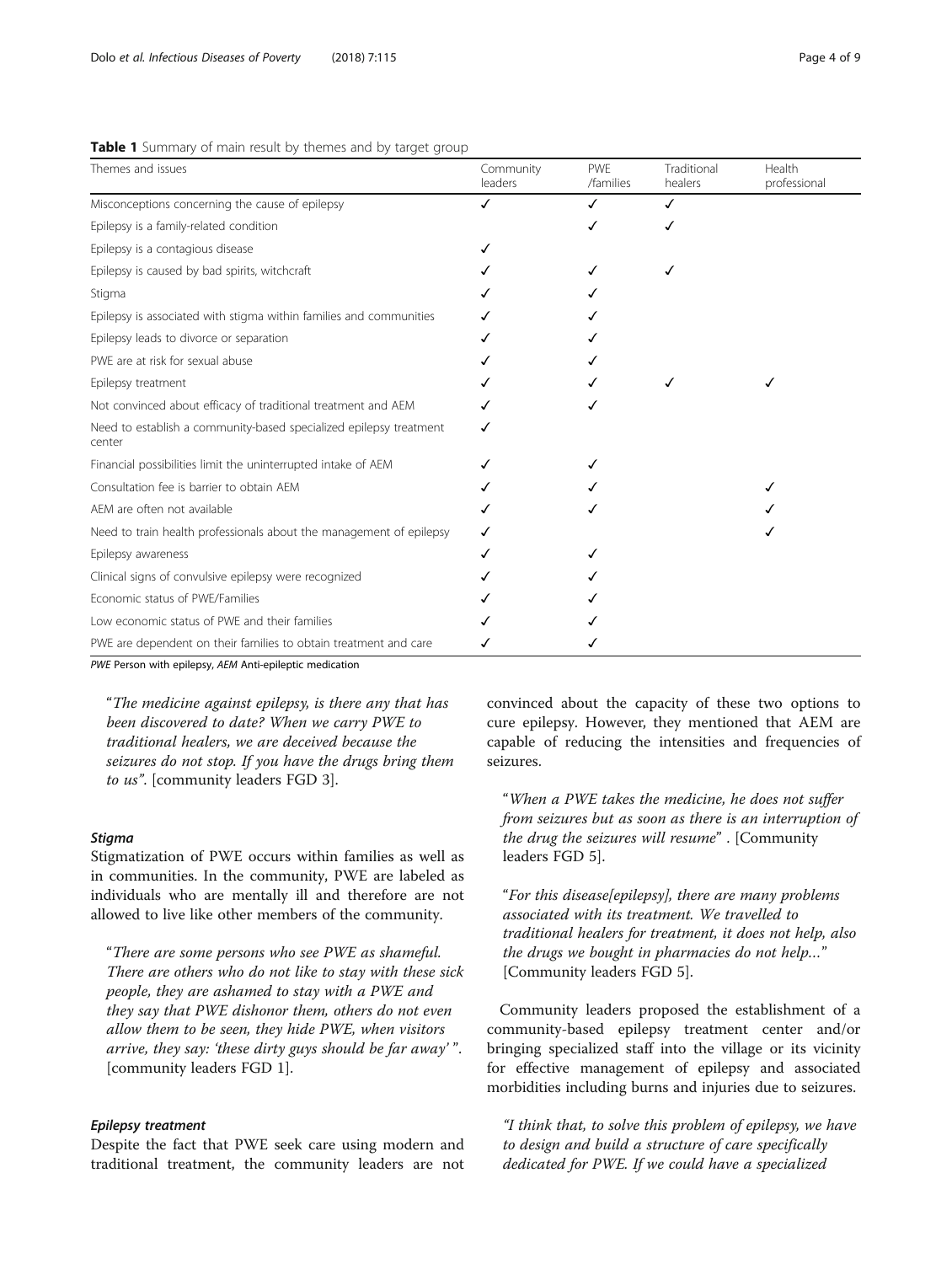trained staff, who understands epilepsy and its treatment, let him come and stay with us in this village." [community leaders FGD 1].

Community leaders suggested informing the population about epilepsy using churches, traditional chiefs and community health workers.

"One could say this (information about epilepsy) through the churches". [community leaders FGD 1].

"The community health workers also could serve as information channel for epilepsy". [community leaders FGD 1].

# PWE and their families Epilepsy awareness

Epilepsy is known as "Timbu" in the Logo and Rethy health zones. Nonetheless, the participants in the different FGD and SSI sessions never pronounced the word "Timbu". They rather preferred to use the term "condition" or "thing" or "seizure". The majority of participants were able to describe epilepsy characterized by tonic-clonic seizures.

"….. this thing (epilepsy) arrives suddenly…. you will be surprised that the seizures have made him fall". [PWE/families FGD 2].

"That thing (epilepsy), when it has made people fall, ... to bring them for care is difficult since they convulse with force. … and finally, there body will calm down and then they regain consciousness, they have already wounded their tongues". [PWE/ families FGD3].

### Epilepsy related misconceptions

Many people believed that epilepsy is a family-related condition.

"Since I (woman) got married, it is the first child who has this disease among my three children. I was told that in his family (of the husband) this disease is present. But in the family of other children (healthy children) there is no PWE and they do not have this disease". [PWE/families SSI 6.18].

PWE also believed that there is no cure for epilepsy.

"We have not seen anyone cured by these drugs; they reduce the intensity of the disease, but the seizure resumes after sometime. We bought drugs a lot but

curing epilepsy, we never observed that." [PWE/ families FGD 2].

"If someone says he can cure epilepsy it is false! ". [PWE/families SSI 3.15].

### **Stigma**

In some families, the PWE are rejected or not considered as family members during social events and celebrations.

"People look at the PWE with disrespect, and they speak with disregard. They say that the child is crazy. I have been told myself that my child is a mad man, I must not let him walk among people. While this disease makes PWE walk here and there like crazy." [PWE/families FGD 3].

PWE can find a partner to marry but once the epilepsy is disclosed the PWE will lose her/his partner. In couples where one partner has epilepsy, this may lead to divorce or separation. Moreover, PWE are subject to sexual abuse.

"She [PWE] already got married once. Since she is weak, sometimes she is not able to do small business to get money, therefore, I had removed her from her home (husband's home), because it is the woman who takes care of family's expenses and she is not able to do so. I removed her to stay and suffer with me". [PWE/families SSI 5.22].

"With their [PWE] abnormal intelligence, they can get married. But you as a parent will be worried at any time to know how they live in their husbands' homes" . [PWE/families SSI 3.9].

"Like this pregnant teenager with epilepsy there! she does not even know from whom she got pregnant". [PWE/families FGD 6].

# Economic status of PWE and their families

The productivity and ability to work is limited among the PWE and their families. They are seen as handicapped. It was also reported that a PWE is very dependent on his/her family such that his/her caregivers, generally the parents, no longer have the possibility to work because they must continually care for the PWE. This will increase the poverty of the family.

"While you are working in the field, after working not much time in the farm, you are followed by somebody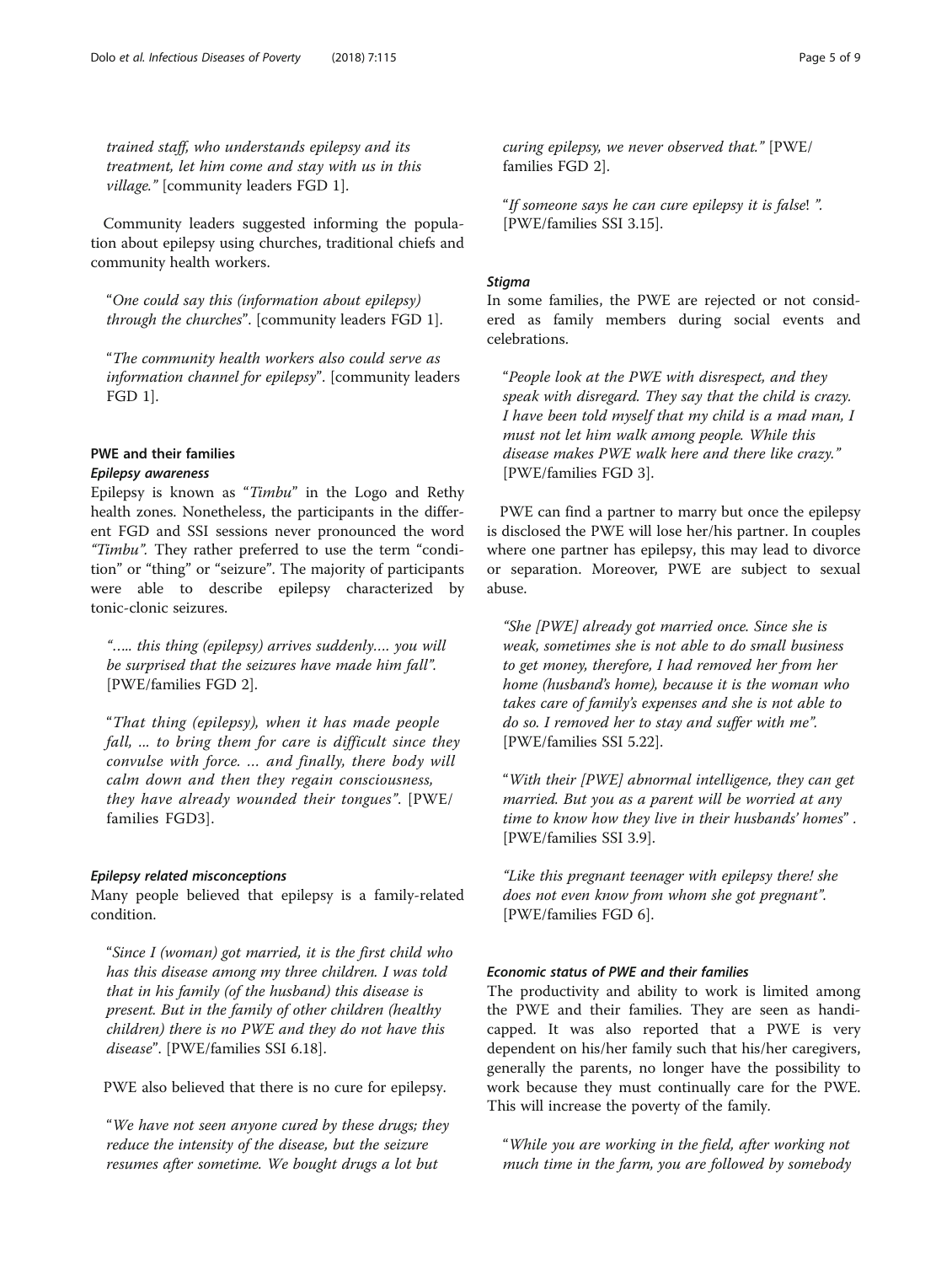to tell you that your child has seizures. So, in this condition the way of finding money is too difficult; but you cannot give up your own child". [PWE/families FGD 2].

# Epilepsy treatment

Epilepsy is treated using AEM and traditional treatment using sprays (in the churches), plants (mainly one plant called "Dodoi"), incantations (to chase away evil spirits) and bathing in the river. Health seeking behaviors of families depend on their financial possibilities and their experiences with the efficacy of the chosen treatment option. However, people from the Christian religion did not accept traditional treatment as "this could put them in conflict with their religious beliefs".

"Since I was sick, they wanted me to use the indigenous treatment: TYE ND JOK (a kind of veneration, sacrifice to the spirits of the Alur [tribe in DRC] ancestors). I refused that, I said it cannot work for me, because it will block me from going to the heaven. After that, I went to Logo hospital to get modern medicine" . [PWE/families SSI 5.2].

"When seizures are there, we will try to protect him first until he calms down. If there are drugs, they are given to him or we will try the plant [dodoy] in his nose". [PWE/families SSI 2.20].

AEM are often not available at the community health center and many participants reported buying AEM from private pharmacies. The most common reason for not going to the health center to obtain AEM is financial limitations. Parents/caregivers of PWE mentioned the chronic nature of epilepsy and the dependence of the PWE on other family members, which drives the family into poverty. The issue of a consultation fee that must be paid at the health center was also raised as a hinderance by both PWE and health professionals.

"The medication for PWE does not exist at the health center here. However, health professionals would like that we give them money so that they bring us the medicines back from Logo [major township in the area] but we refused to give them money" . [PWE/ families SSI 6.12].

"Yes. Sometimes the AEM are missing at the health center, and we go to pharmacies where we can find them". [PWE/families SSI 5.22].

"It is very expensive. We asked a pharmacist to bring us a box of phenobarbital, it costs 60,000 shillings (close to US \$ 20)". [PWE/families SSI 5.11].

"The cost for AEM is high. When you give 1,000 shillings (about US \$ 35 cents), you get only 5 tablets of phenobarbital" [PWE/families SSI 6.12].

# Traditional healers

# Epilepsy related misconceptions

The traditional healers considered epilepsy as a contagious disease, transmitted by insects, saliva, and by touching a person of the same sex during seizures. Concerning the cause of epilepsy, the majority of traditional healers believed that epilepsy is due to a spirit, witchcraft or an unknown cause.

"During seizure, a man should be assisted by a woman, if another man does so, he will get epilepsy". [Traditional healers, FGD 1].

"The epilepsy I am talking about is actually of two categories …, in many cases, it is discovered that it is the spirit……. Second category, comes from some families who have magic powers that cause epilepsy, such as the chalice of witchcraft." [Traditional healers, FGD 1].

"We know each what gives epilepsy disease for the first time, it's the small insects, which are found in lowlands". [Traditional healers, FGD 2].

### Health professionals

Epilepsy treatment The health professionals agreed that AEM shortage is an issue but that recently there is increased access.

"AEM shortage can occur; but currently with the "CAMENIHU" (Centrale d'Achat et de distribution des Medicament Essentiels au Nord de l'Ituri et au Haut –Uele) there is no shortage". [Health professional SSI 1].

Health professionals stressed the need for training in the management of epilepsy. The three nurses interviewed had difficulties answering questions about how to diagnose epilepsy and to explaining the causes of epilepsy. They were also unaware of the relationship between epilepsy and onchocerciasis.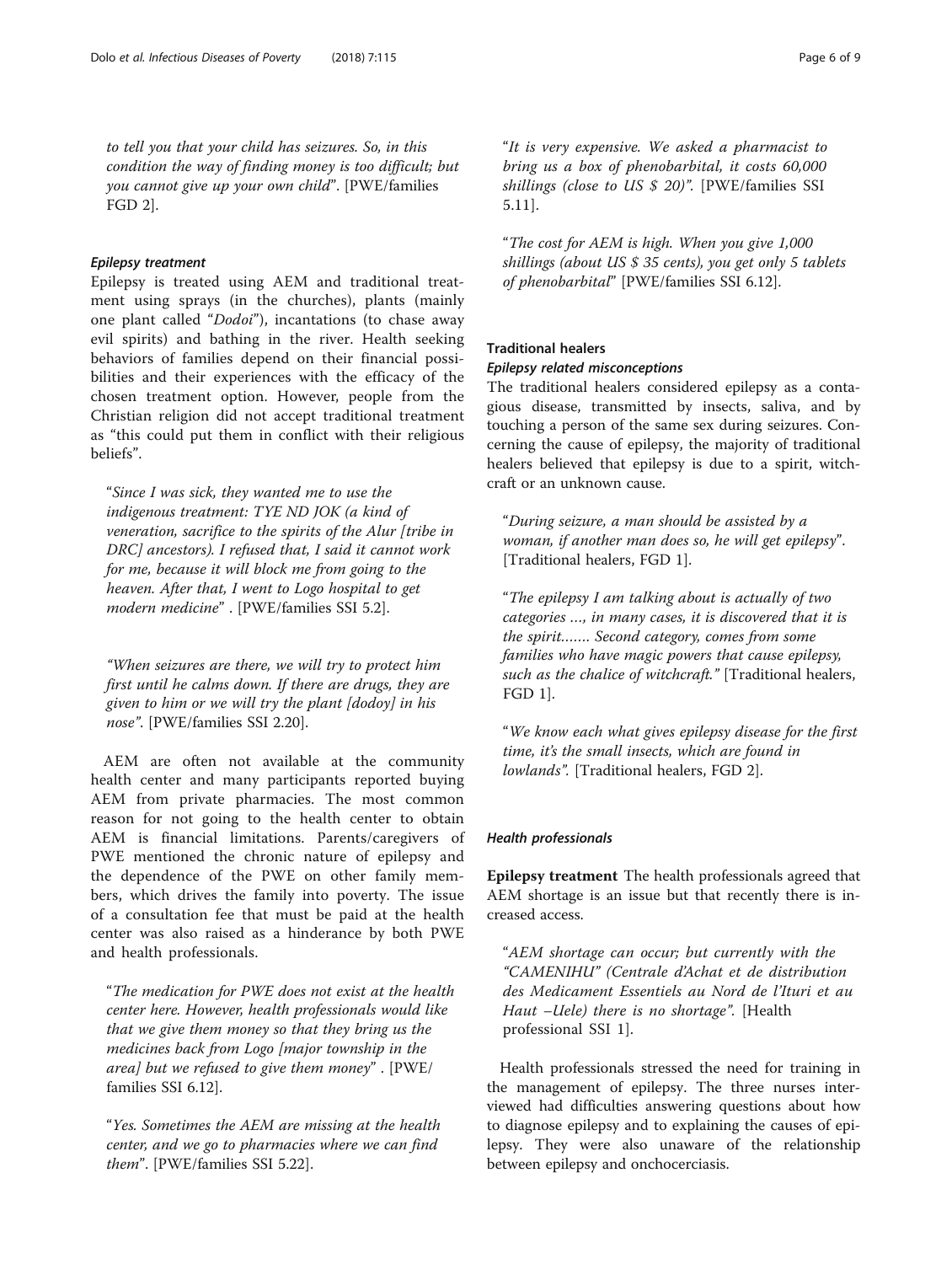"The epilepsy case management is problematic especially because clinical management is something we learned in school. But for the practice of clinical management, until now one does not master the correct prescriptions for AEM" . [Health professional SSI 1].

## **Discussion**

This paper describes how communities in an onchocerciasis endemic area in Ituri with high epilepsy prevalence perceive and experience epilepsy and its treatment. The following challenges for the implementation of an epilepsy treatment programme were identified.

Many misconceptions about epilepsy were reported during the FGD and SSI which might influence the uptake of AEM by PWE. These misconceptions are the consequence of a lack of health education and training of local health professionals about epilepsy. Misconceptions such as epilepsy is a family-related condition, is a contagious disease were also reported in other studies in Africa [[3,](#page-7-0) [4\]](#page-7-0). These beliefs were reported to be spread by traditional healers and shared with community members. Consequently, people put these beliefs into practice in their relationship with PWE and their families thus increasing the stigmatization of those affected. However, in a study conducted in Cameroon, although some negative practices of traditional healers were reported, it was also noted that traditional healers had a more positive attitude toward PWE in the Batibo health district compared to the general public in this community [\[14](#page-8-0)]. Therefore, a community-based misconception mitigation strategy needs to be developed by working closely with traditional healers.

An added advantage to addressing these misconceptions is the fact that increased awareness about epilepsy was shown to be associated with better self-management and adherence to epilepsy treatment [[15\]](#page-8-0). Therefore, improving communities' awareness about epilepsy should be a priority for the community based epilepsy treatment programme [\[16](#page-8-0)].

PWE and their families were reported to be stigmatized leading to social isolation and low socio-economic status. Consequently, PWE and their families have a tendency to boycott the public health structures to avoid being tagged as epileptic. Thus, the health condition of PWE may deteriorate due to lack of care and treatment as reported in Iran [[17\]](#page-8-0). Moreover, sexual abuse of PWE was reported, as observed in other African countries [[18,](#page-8-0) [19\]](#page-8-0). Health education campaigns, and peer support groups are required to decrease epilepsy-associated stigma and strengthen self-confidence and the personal values of PWE. Furthermore, awareness needs to be raised among politicians to legally protect PWE from sexual abuse.

Low socio-economic status hinders many PWE from obtaining epilepsy treatment. We discovered a double component to the poverty situation of PWE and their families: Firstly, the drugs are expensive and constitute a weight on the family budget; secondly, the seizures of PWE reduce the productivity of parents because they invest more time in taking care of affected family member instead of working in the farm. Financial difficulties were also found to be the main reason for non-adherence to AEM in the Mbam valley, Cameroon [[20\]](#page-8-0). Moreover, AEM are not always available at the health centers and consultation fees also make access to epilepsy treatment difficult for many. Therefore, a community based epilepsy treatment programme should address the anti-epileptic drug shortage and consultation fee that still constitutes a barrier to obtaining epilepsy treatment. Without AEM, PWE are at risk of uncontrolled seizures and related complications including drowning, burns and traumatic lesions. Therefore, it is important to establish a decentralized system of treatment/care for PWE. Recently, a collaboration between the investigators involved in this study, the humanitarian organization Malteser International, and a drug supply agency named "CAMENIHU" (Centrale d'Achat et de distribution des Medicaments Essentiels au Nord de l'Ituri et au Haut –Uele) resulted in the implementation of a system to improve the drug supply and subsidize its cost. However, PWE still need to pay a consultation fee at the local health center, which is considered to be costly and not sustainable.

Most PWE are dependent on their families to obtain treatment and care, which in turn pushes them into poverty as reported in other resource limited settings [[21,](#page-8-0) [22](#page-8-0)]. Therefore, a community based epilepsy treatment programme must try to prevent or decrease financial dependence of PWE by exploring possibilities to engage them in low risk income-generating activities or fully subsidize the treatment of PWE. Many PWE, for financial reasons, only take AEM after recovering from a seizure episode. This strategy will rapidly lead to a new episode of seizures. Furthermore, irregular intake of AEM can aggravate seizures [\[23](#page-8-0)]. The importance of both an uninterrupted AEM supply at the local health centres and continuous intake of AEM needs to be underscored [\[24](#page-8-0), [25](#page-8-0)].

The socio economic impact of epilepsy in Africa is considerable  $[26]$  $[26]$ . Meanwhile, it costs less than US \$ 5 per year to treat a PWE [[27](#page-8-0)]. Providing AEM free of charge is expected to have a major impact in reducing epilepsy-related morbidity and mortality, improve the quality of live and economic condition of PWE and their families. To reduce the cost for PWE even further, similar to HIV care, the number of health centre visits should be limited by training PWE and their families on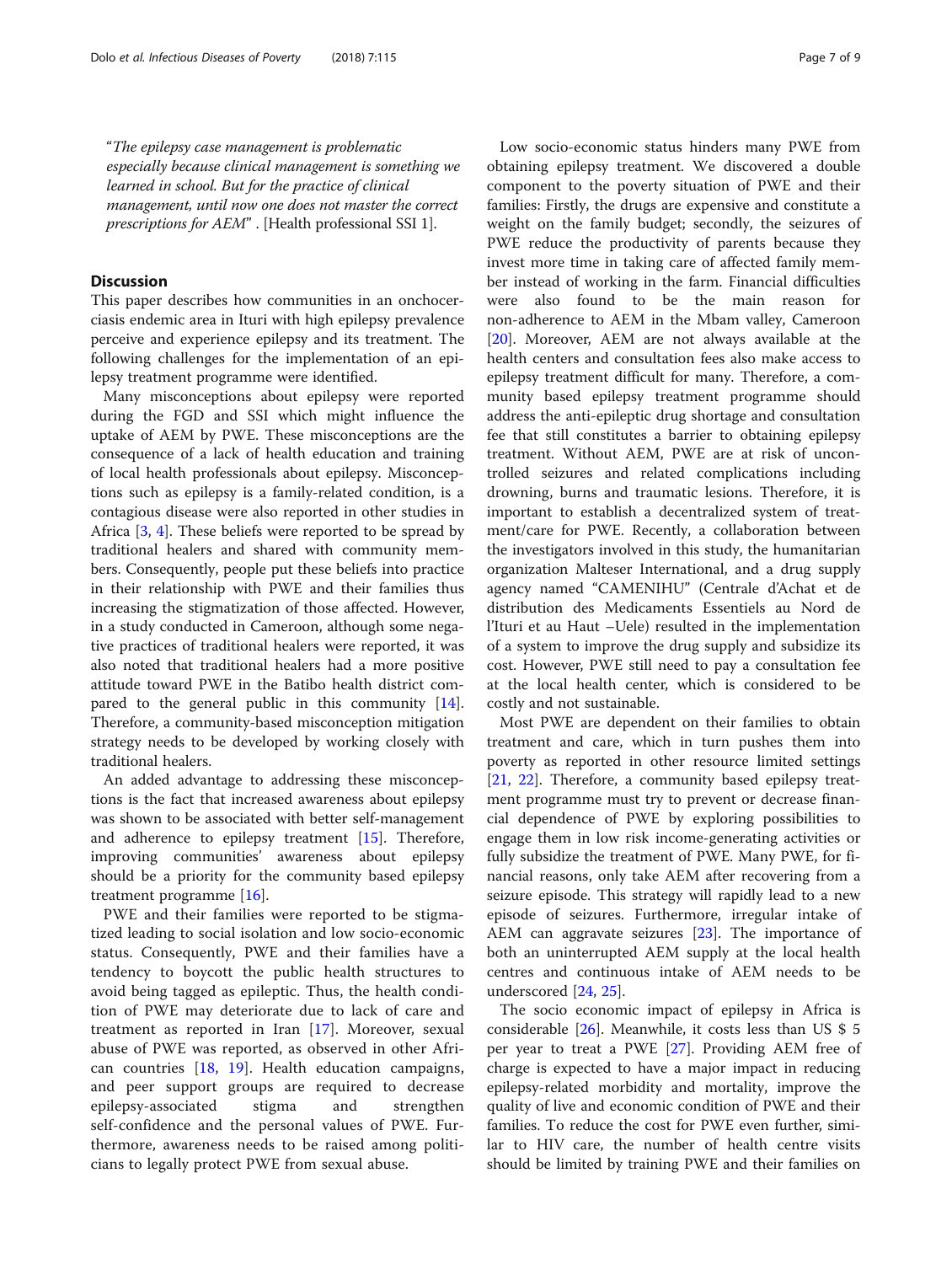<span id="page-7-0"></span>self-management [[28](#page-8-0), [29](#page-8-0)]. In addition, task shifting of epilepsy management to specialized nurses and community health workers will be required [\[17](#page-8-0)]. Increasing access to AEM and improving treatment and care for PWE will decrease epilepsy-related stigma and will allow PWE to live normal lives with no or very few seizures.

Primary health care providers stressed the need for training in epilepsy management [\[18\]](#page-8-0). A telemedicine system should be considered to allow distance coaching of local health workers, as is currently being rolled out in other resources limited settings [\[30,](#page-8-0) [31](#page-8-0)] . In addition, periodic supervision visits to local health staff by a medical doctor trained in epilepsy should be considered in these endemic areas with a high prevalence of epilepsy. Churches and community health workers, are avaible for communication, sensitization and behavioral change strategies related to epilepsy.

The link between epilepsy and onchocerciasis was never mentioned during the FGD and SSI sessions. Recent studies suggest that regular ivermectin use may protect against onchocerciasis-associated epilepsy [\[32](#page-8-0)]. Therefore, community directed treatment of ivermectin (CDTI) should be implemented in the onchocerciasis endemic villages within the Logo health zone. In the villages of the Rethy health zone where CDTI is already implemented, explaining to the community that onchocerciasis may lead to epilepsy and that this form of epilepsy can be prevented by taking ivermectin, may motivate people to take this drug.

### Conclusions

Clinical signs of convulsive epilepsy were recognized by the community in the Logo and Rethy health zones but many misconceptions about epilepsy were identified. A decentralized, comprehensive community based epilepsy treatment programme with an affordable uninterrupted AEM supply needs to be established in these regions. Such a programme should include a community component that addresses stigma, misconceptions, sexual abuse and alleviates poverty. Establishing such a programme will require a major advocacy and lobbying effort to obtain sufficient funds to implement it.

### Abbreviations

AEM: Anti-epileptic medication; CAMENIHU: Centrale d'Achat et de distribution des Medicament Essentiels au Nord de l'Ituri et au Haut-Uele; FGD: Focus group discussion; PWE: Person with epilepsy; SSI: Semi structured interview

#### Acknowledgements

The authors of this study gratefully acknowledge the contribution of all health staff from Rethy and Logo health Zone, specially the community health center of Draju, Kanga, Lokpa and Rassia and the participants. We thank Sonja Menon for reviewing the paper. We thank Robert Cannon for reviewing and editing the paper.

### Funding

This study has been funded by a grant from the European Research Council (ERC 671055).

### Availability of data and materials

The datasets related to this paper are available through the Global Health Institute of the University of Antwerp.

#### Authors' contributions

HD, PS, MM and RC were responsible for the initial study protocol and implementation. HD, MM, PS, JF, and RC contributed to the study design. HD, MM, DR and FN collected the data. HD conducted the thematic analysis. HD drafted the initial paper with input from all authors. RC edited the initial paper. The remaining authors critically reviewed it and commented the paper. All authors read and approved the final paper.

### Ethics approval and consent to participate

This study was approved by both the ethical committee of the University of Antwerp and of the School of Public Health of the University of Kinshasa, DRC. All participants were asked and have given written (with finger printing as signature for persons who could not write) informed consent before the interviews.

### Consent for publication

Not applicable.

### Competing interests

The authors declare that they have no competing interests.

### Author details

<sup>1</sup>Global Health Institute, University of Antwerp, Antwerp, Belgium. <sup>2</sup>Provincial Ministry of Health, Bunia, Ituri, Democratic Republic of the Congo. <sup>3</sup>International Center of Excellence in Research, Faculty of Medicine and Odonto Stomatology, Bamako, Mali. <sup>4</sup>Research Group Social Epidemiology and Health Policy, University of Antwerp, Antwerp, Belgium. <sup>5</sup>Centre de Recherche en Maladies Tropicales de l'Ituri, Hopital General de Reference de Rethy, Rethy, Democratic Republic of Congo.

# Received: 6 July 2018 Accepted: 24 October 2018

#### References

- 1. OMS | Épilepsie. WHO [Internet]. World Health Organization; 2017; Available from: <http://www.who.int/mediacentre/factsheets/fs999/fr/>(Accessed 3 July 2018).
- 2. Yemadje L-P, Houinato D, Quet F, Druet-Cabanac M, Preux P-M. Understanding the differences in prevalence of epilepsy in tropical regions. Epilepsia. 2011;52:1376–81.
- 3. Adjei P, Akpalu A, Laryea R, Nkromah K, Sottie C, Ohene S, et al. Beliefs on epilepsy in northern Ghana. Epilepsy Behav. 2013;29:316–21.
- 4. Maiga Y, Albakaye M, Diallo LL, Traoré B, Cissoko Y, Hassane S, et al. Current beliefs and attitudes regarding epilepsy in Mali. Epilepsy Behav. 2014;33: 115–21.
- 5. Mahendran M, Speechley KN, Widjaja E. Systematic review of unmet healthcare needs in patients with epilepsy. Epilepsy Behav. 2017;75:102–9. <https://doi.org/10.1016/j.yebeh.2017.02.034>.
- 6. Kisa R, Baingana F, Kajungu R, Mangen PO, Angdembe M, Gwaikolo W, et al. Pathways and access to mental health care services by persons living with severe mental disorders and epilepsy in Uganda, Liberia and Nepal: a qualitative study. BMC Psychiatry. 2016;16:305.
- 7. Levick B, Laudisoit A, Tepage F, Ensoy-Musoro C, Mandro M, Bonareri Osoro C, et al. High prevalence of epilepsy in onchocerciasis endemic regions in the Democratic Republic of the Congo. PLoS Negl Trop Dis. 2017;11: e0005732.
- 8. Pion SDS, Kaiser C, Boutros-Toni F, Cournil A, Taylor MM, Meredith SEO, et al. Epilepsy in onchocerciasis endemic areas: systematic review and metaanalysis of population-based surveys. PLoS Negl Trop Dis. 2009;3:e461.
- 9. Boussinesq M, Pion SDS, Demanga-Ngangue KJ. Relationship between onchocerciasis and epilepsy: a matched case-control study in the Mbam Valley, Republic of Cameroon. Trans R Soc Trop Med Hyg. 2002;96:537–41.